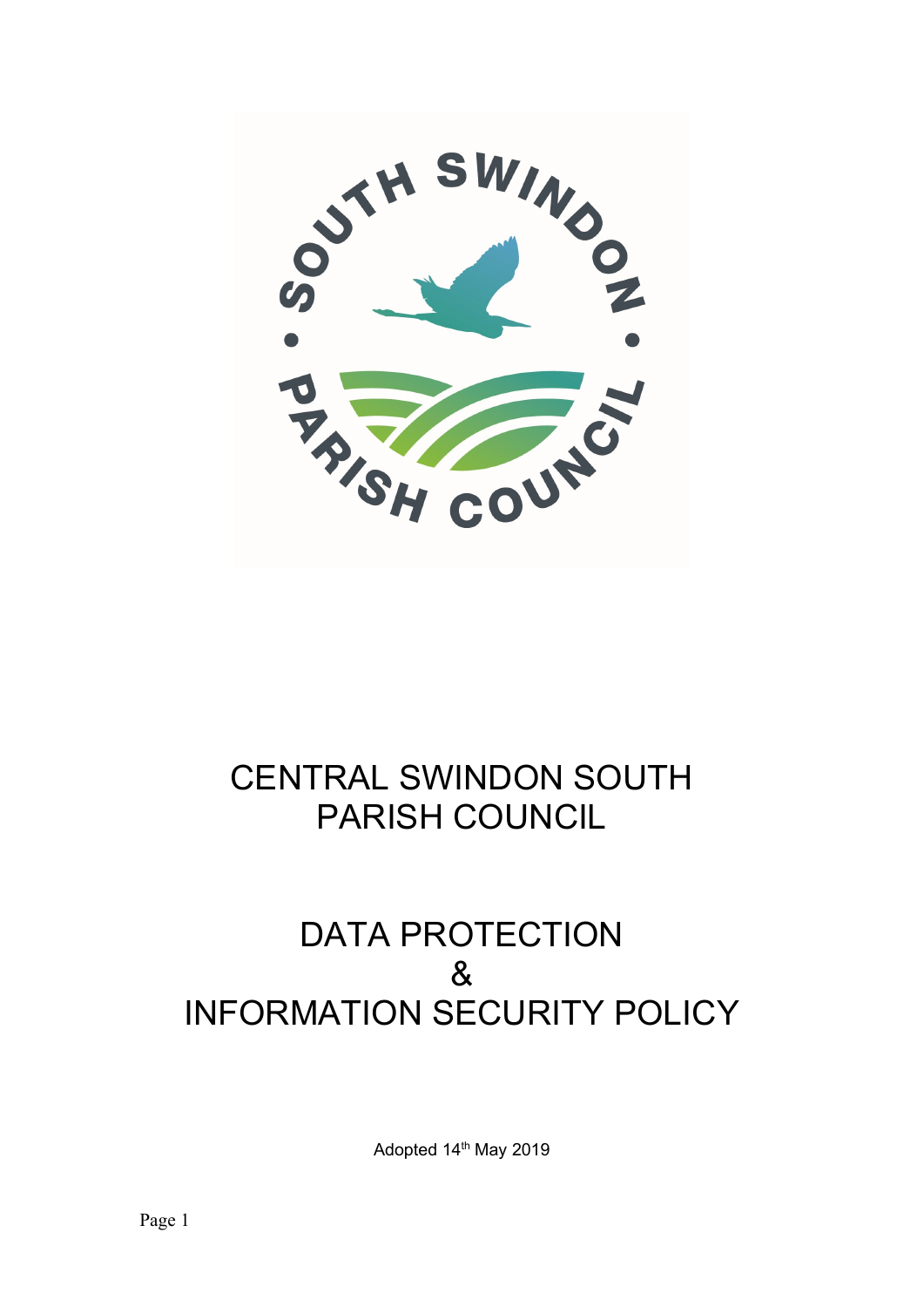### DATA PROTECTION POLICY

Central Swindon South Parish Council recognises its responsibility to comply with the Data Protection Act 1998 and the General Data Protection Regulations (GDPR) which came into effect on 28 May 2018. These regulations regulate the use of personal data. This does not have to be sensitive data; it could be as little as a name or address.

The Data Protection Act 1998 and GDPR set out high standards for the handling of personal information and protecting individuals' rights for privacy. It also regulates how personal information can be collected, handled and used. The Data Protection Act and GDPR applies to anyone holding personal information about people, electronically or on paper.

Central Swindon South Parish Council has a number of procedures in place to ensure that it complies with The Data Protection Act 1998 and GDPR when holding personal information.

When dealing with personal data, Central Swindon South Parish Council staff and Councillors must ensure that:

• Data is processed fairly and lawfully

This means that personal information should only be collected from individuals if staff and Councillors have been open and honest about why they want the personal information.

• Data is processed for specified purposes only.

• Data is relevant to what it is needed for and will be monitored so that neither too much, or too little is not kept; only data that is needed should be held.

• Data is accurate and kept up to date.

Personal data should be accurate, if it is not it should be corrected.

• Data is not kept longer than it is needed Data no longer needed will be shredded or securely disposed of.

• Data is processed in accordance with the rights of individuals Individuals must be informed, upon request, of all the personal information held about them.

• Data is kept securely

Only staff and Councillors can access the data. It cannot be accessed by members of the public.

Central Swindon South Parish Council recognises its responsibility to be open with people when taking personal details from them. This means that Councillors and staff must be honest about why they want a particular piece of personal information.

Central Swindon South Parish Council may hold personal information about individuals such as their addresses and telephone numbers. These will be securely